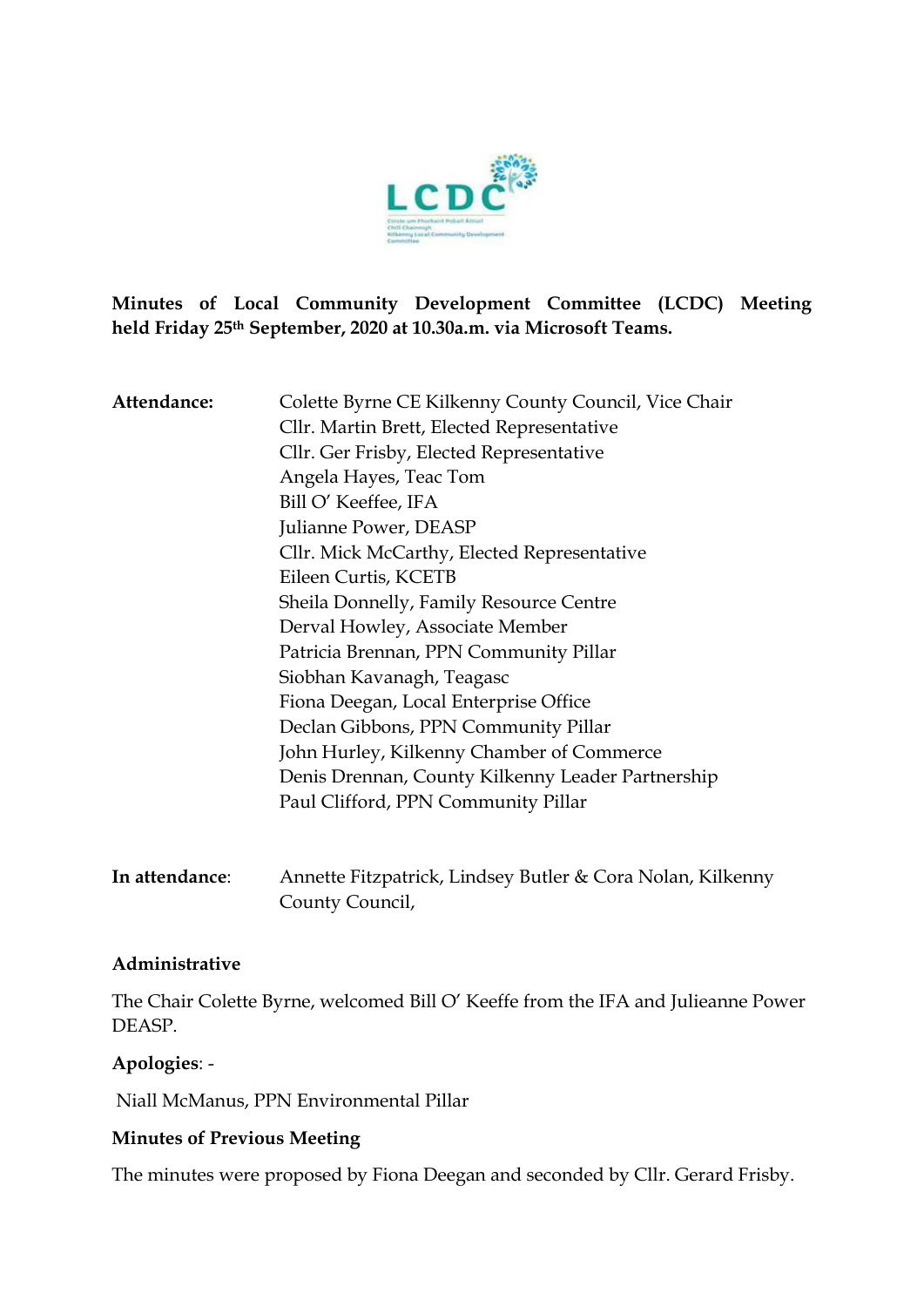### **Matters Arising**

Lindsey advised that induction training for new members will take place shortly

#### **Conflicts of Interest**

None.

**No. 1 Oversight and Implementation of the community element of the Local Economic and Community Plan including Local and Community Development Coordination and oversight: -**

## ➢ **SICAP Mid-Year Review – Sign off.**

Lindsey went through the mid-year review which was done as a desk top exercise on IRIS. KPI (1) and KPI (2) were overachieved.

A comprehensive update on actions had been provided by CKLP detailing activities delivered, the impact of Covid-19 and highlighted where activities were modified, cancelled or postponed.

The action progress report for mid-year demonstrates the level of flexibility and adaptability shown by CKLP in delivering on the actions and supporting LCGs and clients during the pandemic.

Due to the impact of Covid 19 and flexibility given on spend the SICAP Sub-group are working with CKLP to monitor the budget for the remainder of the year, in particular where budget spend is high or low for specific budget lines, and where possible will engage regularly to ensure that all underspends and overspends are rectified and in line with agreed flexibility given on Programme Requirements.

The mid-year review sign off was proposed by Cllr. Joe Lyons, Seconded by Angela Hayes.

Cora will email SICAP report after the meeting to all committee members.

## ➢ **Healthy Ireland – New addendum agreed**

Due to Covid-19- Two changes were made to two community events

(1) KNITTED Together Project now April/May 2021 and

(2)Launch of Healthy Kilkenny/Showcase of Round 3 funded projects (May/June2021)

This was Proposed by Fiona Deegan, Seconded by Sheila Donnelly.

# ➢ **Sign off on Mental Healthy small grant scheme**

11 applications were received under this grant scheme, 2 small grants and 5 large grants have been proposed by the sub group, some follow up documentation is required before sign off, it was agreed that once the 7 grants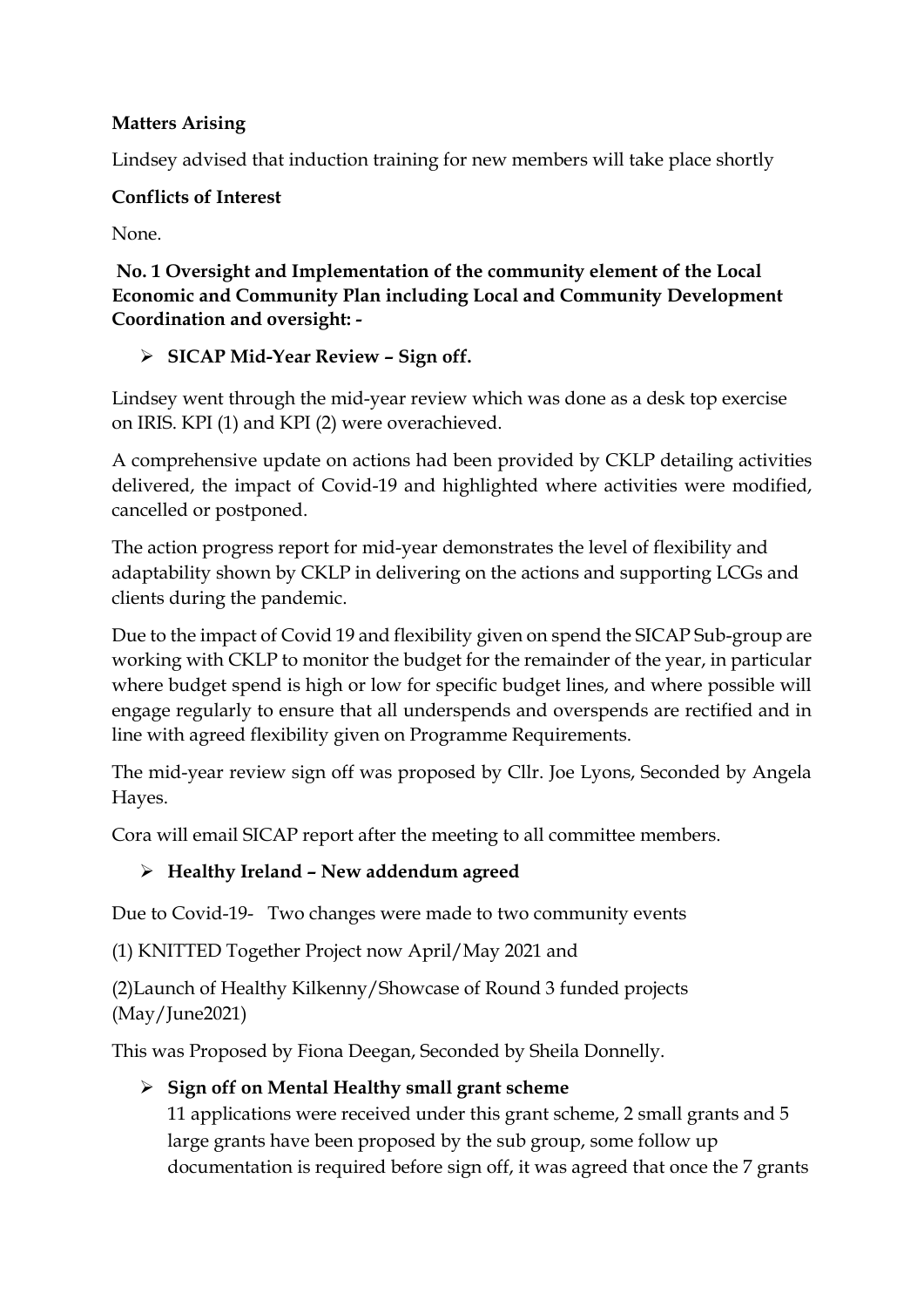have been finalised. The list of the grants approved will be sent by email this was Proposed by Eileen Curtis, seconded by Cllr. Martin Brett.

### **2**. **Citizen Engagement and Promotion of Social Inclusion PPN Report**

Angela Hayes went through the PPN report which included the following: - A series of online webinars and supports are currently being organized for the month of October in the areas Financial Management and Planning for Community Organisations, Health and Safety Protocols for Community Groups and Centre's, Funding and Fundraising, Learning about the Sustainable Development Goals and Food & Waste Management.

Kilkenny PPN is hosting a virtual meeting as part of **Make Way Day** this Friday 25th at 11am with local disability group representatives where issues can be highlighted from personal experience in respect of access around our city

Kilkenny PPN is on the board of the new Volunteer Centre for Kilkenny. The board has met on 4 occasions to date and is in the process of completing all governance related aspects

Kilkenny PPN in conjunction with Kilkenny Leader Partnership and Kilkenny County Council are currently developing a Migration Integration Action Plan for the County. This is nearing completion and will be reported on at today's meeting.

As part of the National Enterprise Town Awards (NETA) prize money, Kilkenny PPN recently advertised a tender via Activelink for a Scope and Survey of Social Enterprise in Kilkenny City and County. A comprehensive mapping process will be undertaken through a mixed method approach which includes desk research, surveys and interviews with a variety of stakeholders including the Local Authority.

#### **3**. **Items for discussion and decision**

### **Report on CEP 2020- Reopening of Community Facilities under Covid 19 Restrictions Small Grant Support Scheme.**

In June 2020 Kilkenny was awarded €58,150 under the CEP scheme.

### **The LCDC awarded 64 grants to a maximum of €500 in July 2020 totalling €30,700.**

Cora will circulate report on grants awarded after the meeting. Proposed by Fiona Deegan, Seconded by Cllr. Martin Brett.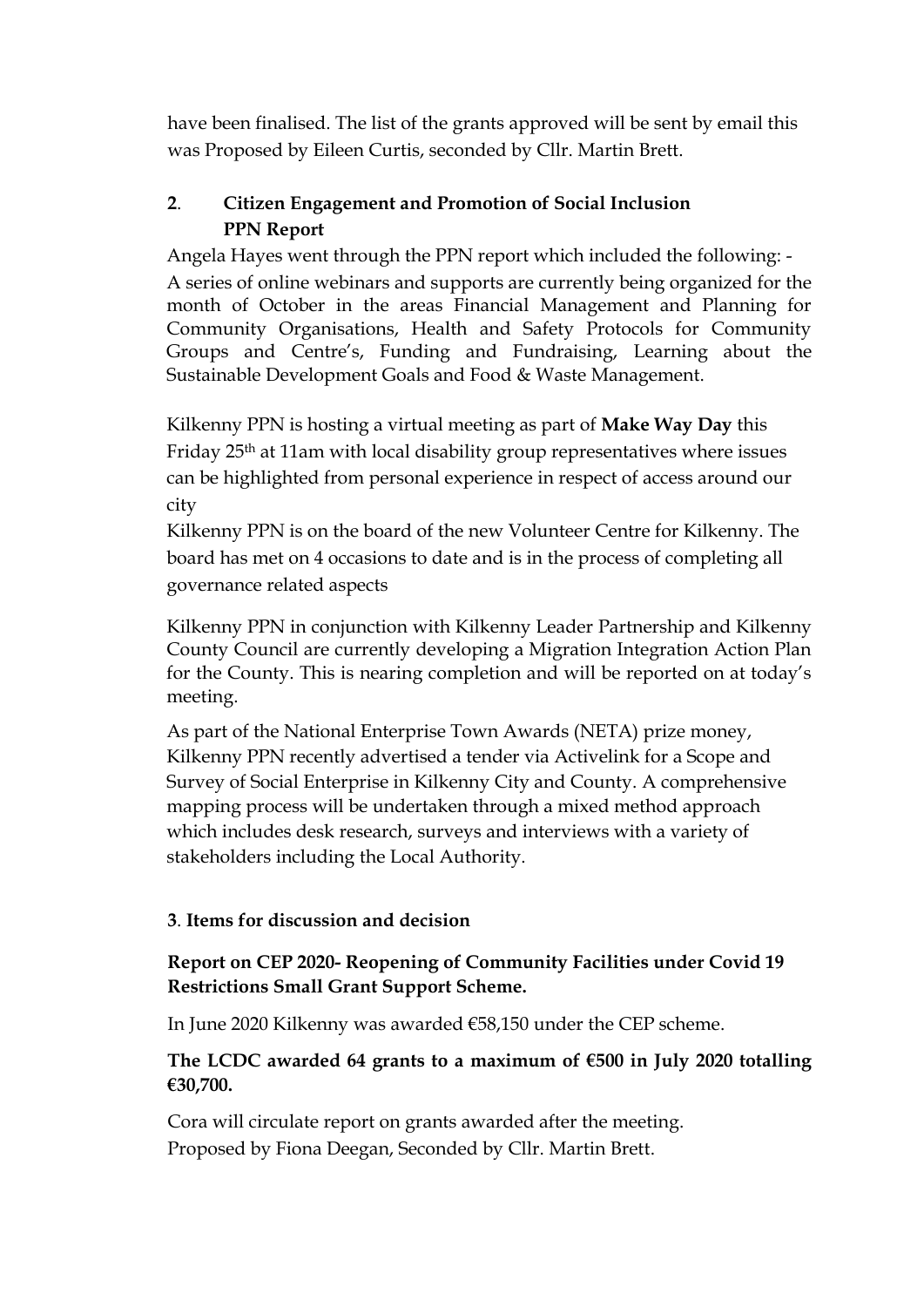#### **Sign off on Community Enhancement Grant Programme 2020**

In August 2020 Kilkenny LCDC were awarded €127,249 under the CEP Scheme.

The CEP subgroup agreed to ring-fence  $\epsilon$ 39,000 for small grants to a maximum of €3,000 or 30% of new allocation of €127,246 as outlined by the DRCD.

It was also agreed to use the remainder of the €127,246 (€88,250) and combine the remaining funding from the July CEP allocation of €27,450 giving the LCDC funding for larger grant scheme of  $£115,276$ . It was agreed that this scheme would be to a maximum of  $\epsilon$ 20,000 to fund 5 (ish) projects across the county.

- Received 30 in total
- 5 applications diverted to the Covid Grant scheme
- 7 deemed ineligible or duplication of other funding streams

Recommendation to support 18 applications **total €39,420**

The following are the projects being prosed for funding to the LCDC CEP Subgroup\*:

| 1. SPA Development Association (Johnstown - North MD) | €20,000 |
|-------------------------------------------------------|---------|
| 2. Mooncoin Parochial Hall (South MD)                 | €12,000 |
| 3. Piltown Community Centre (South MD)                | €8,000  |
| 4. Freshford Community Group (North MD)               | €20,000 |
| 5. Graiguenamanagh Hall (East/West MD)                | €20,000 |
| 6. Clogh/Mooneenroe (North MD)                        | €20,000 |
| 7. Callan Hall Racquetball (East West MD)             | €7,276  |
| 8. Kilkenny Involvement Centre (East/West MD City)    | €8,000  |
|                                                       |         |

**Total: €115,276**

Proposed by Cllr. Mick McCarthy, Seconded by John Hurley.

#### **Election of Chair.**

Anne Corr resigned as chair in January 2020. Colette Byrne as Vice Chair took over as chair In the interim, until all vacancies were filled and a full LCDC committee was in place.

Declan Gibbons was proposed by Denis Drennan, Seconded by Sheila Donnelly and agreed by all.

Declan Gibbons was elected as Chair of Kilkenny LCDC and Colette Byrne to remain as vice chair. Declan thanked Denis for the nomination, and Sheila, the committee wished Declan well as the new chair.